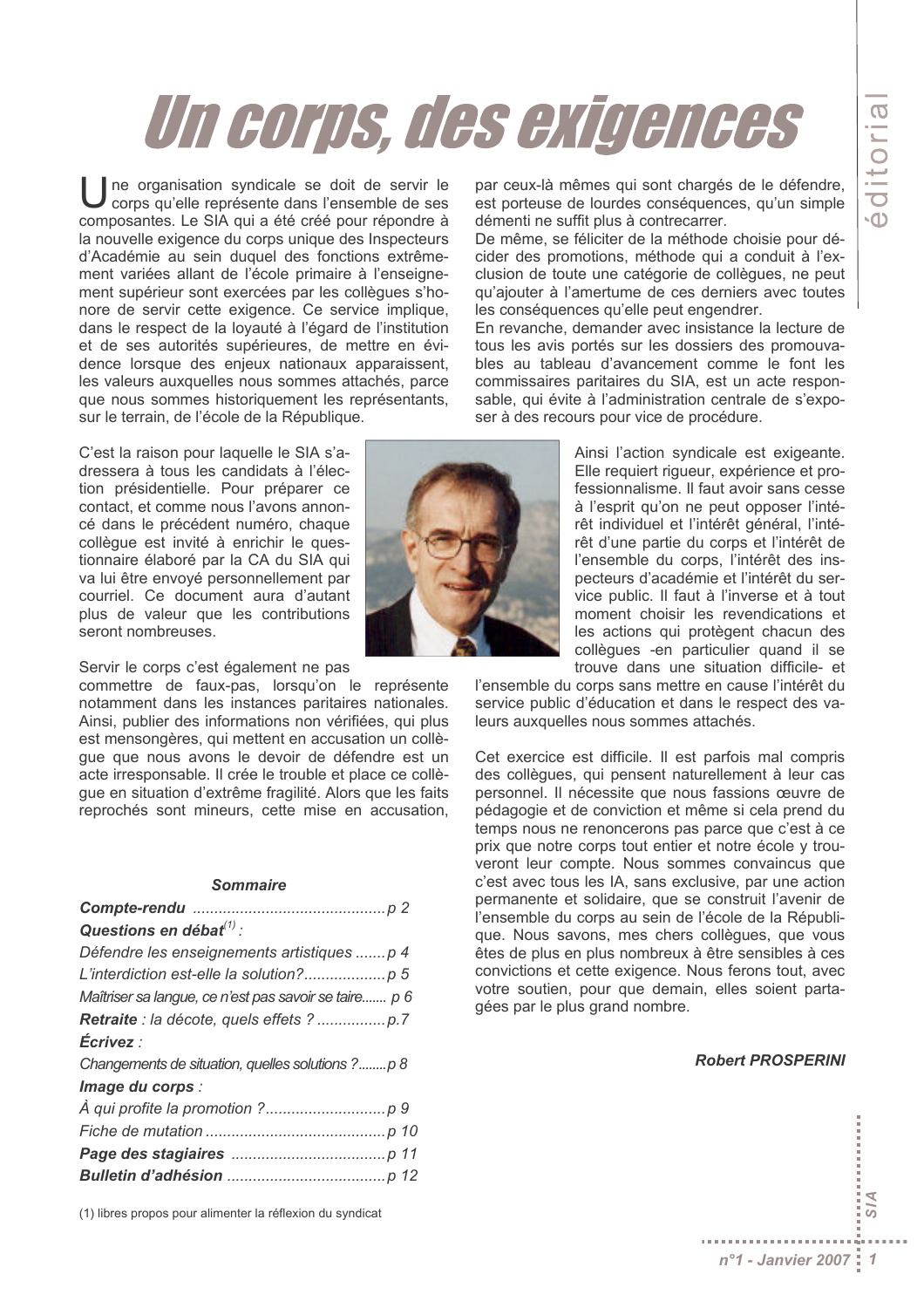## Entrevue préparatoire

Claude LECOMPTE, chef de service de la DE, étant souffrant, le SIA a été reçu le 23 janvier 2007 par Michèle ROUSSET, directrice adjointe, entourée de Philippe ETIENNE, chef du bureau DEB2 et de Danièle CARME, adjointe au chef de bureau. L'entrevue avait pour but de préparer l'audience prévue avec Ghislaine MATRINGE la semaine suivante. Nous avons attiré l'attention de la DE sur différents points, rappelé notre position et fait des propositions.

#### LE BILAN DE LA HORS CLASSE

Nous rappelons qu'en 1989, les IA n'ont pas bénéficié d'une revalorisation comme cela a été le cas pour les enseignants. La hors classe ne correspond donc qu'à un recalage indiciaire du corps. C'est pourquoi le SIA demande l'ouverture d'une hors classe à l'échelle C. condition de la reconnaissance du mérite.

Depuis deux ans, les avis « proposé » des recteurs et de l'IGEN étaient suivis d'une inscription sur la liste des promus, dans l'ordre d'ancienneté. Mais cette année l'administration a renoué avec une pratique ancienne que le SIA n'accepte pas, à savoir la relecture et l'interprétation des avis positifs des supérieurs hiérarchiques. Nous évoquons les cas concernés par ces interprétations discutables. En ce qui concerne celles des IA exerçant dans le 1er degré, nous rappelons qu'à l'époque le SIA s'est opposé à la promotion, sans changement de fonction, des IEN dans le corps des IA. Mais aujourd'hui, on ne peut pas pénaliser ces collègues en les excluant de la hors

classe contre toute règle de la fonction publique. On observe de surcroît que le plus souvent leur maintien en circonscription est lié à un refus de l'administration de donner suite à leur demande d'accès à d'autres fonctions. Il y a là beaucoup d'incohérence.

C'est pourquoi nous demandons :

- que les avis « proposé » du recteur et de l'IGEN ne soient pas soumis à une deuxième lecture ;

- que les collèques proposés proches de la retraite, soient prioritaires ;

- que les avis soient clairs et ne prêtent pas à interprétation ;

- qu'une solution soit recherchée dès cette année pour tous les collègues entrés dans le corps en 1998 ou avant, ayant des avis positifs mais non promus:

- que l'accès à d'autres fonctions soit offert aux IA du premier degré ;

- qu'une réunion préparatoire ait lieu avant la CAPN.

#### HORS CLASSE 2009

Nous alertons la DE sur le fait que certains IA n'ont pas eu de lettre de mission en 2006 et qu'en conséquence les conditions d'évaluation pour la hors classe 2009 et 2010 ne seront pas remplies pour tous.

#### **MOBILITÉ FONCTIONNELLE**

Le SIA demande qu'un accès direct aux fonctions

de DSDEN soit possible pour les IA IPR et propose la création d'un quota (25 %) pour les IA-IPR.

Les nominations aux fonctions de conseillers techniques, directeurs de CRDP ou d'IUFM ne devraient-elles pas soumises à l'avis de la CAPN ? Le SIA demande que des IA soient prioritairement nommés sur ces postes.

#### **DÉTACHEMENT**

Il est rappelé que le statut de la fonction publique impose que le nombre de détachés, une année donnée, corresponde à un taux maximum de 5% de l'effectif du corps. Nous évoquons le problème des détachés un an, « collés » au concours, alors que tous les postes ne sont pas pourvus. Pour éviter de créer des contentieux, alors que ces collèques ont été proposés par l'IGEN sur la base de leurs compétences. le SIA demande que ces collègues détachés pour une année supplémentaire bénéficient de trois années de détachement sans obligation de passer le concours.

#### **IA EN IUFM**

Compte tenu de la réforme des IUFM qui intègreront les Universités à partir de 2008, que deviennent les IA-IPR en poste actuellement en IUFM?

#### **MUTATION ET AFFECTATION DES PREMIÈRES ANNÉES**

Si les lauréats peuvent être affectés en académie, il faut que tous les IA IPR aient un droit de mutation sans ré-

Robert PROSPERINI le 12 janvier 2007 Secrétaire général À Monsieur le Ministre de l'Education Nationale A l'attention personnelle de Monsieur Gilles de ROBIEN Aux bons soins de Monsieur le Directeur de Cabinet Monsieur le Ministre. En cette période particulièrement importante de mise en place du Socle Commun de Connaissances et de Compétences, des projets « Ambition Réussite », des « Projets Personnels de Réussite Educative », du cahier des charges des IUFM, nous souhaitons vous rencontrer pour faire part de notre réflexion pour l'avenir de l'école. Les Inspecteurs d'Académie occupant, dans la variété de leurs missions, une place essentielle dans le système éducatif français, il nous apparaît de notre devoir de vous faire part de nos analyses et de notre ambition pour le corps. C'est donc dans un esprit de dialogue constructif que nous souhaitons vous rencontrer en audience pour tracer avec vous les perspectives qui permettront aux Inspecteurs d'Académie d'assurer pleinement leur tâche de hauts fonctionnaires au service de la réussite de l'Ecole française.

En vous remerciant de votre attention et dans l'attente de votre réponse, je vous prie, avec mes vœux de bonne année pour vous-même et le système éducatif français, d'agréer, Monsieur le Ministre, l'assurance de ma haute et respectueuse considération.

Robert PROSPERINI

J.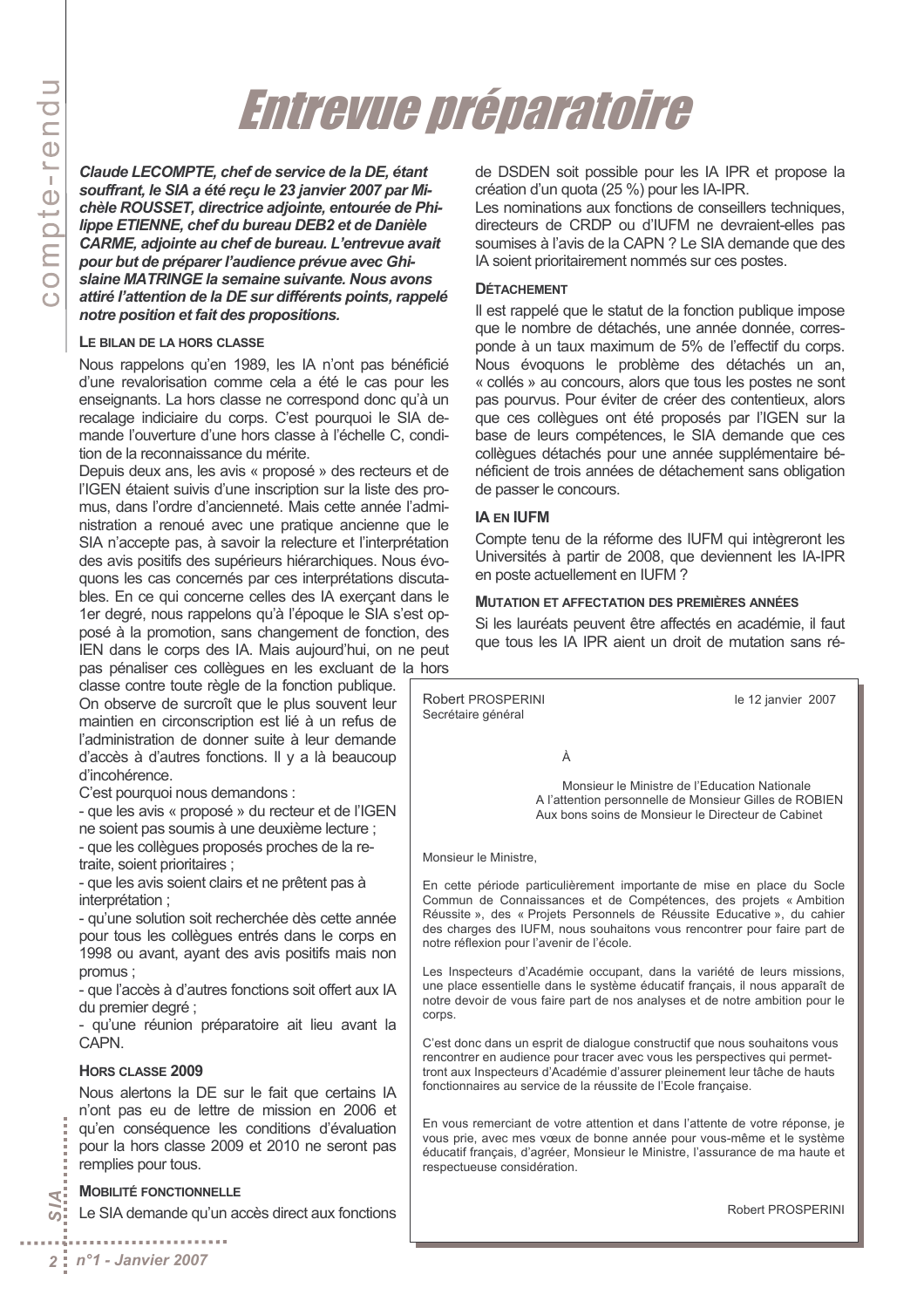serve (règle des trois ans à supprimer) pour éviter que des postes intéressants des titulaires ou des stagiaires leur soient attribués. Nous rappelons que nous avons proposé une modification de la note de service en ce  $sens(1)$ .

Qu'en est-il de l'indemnité d'accompagnement comme aide à l'installation et aux frais de déplacement pour les personnels nommés loin de leur domicile sans rapprochement possible (double résidence) ?

#### **VOITURE DE FONCTION**

L'étude financière concernant l'attribution d'un véhicule de fonction à chaque IA-IPR démontre sa faisabilité. Quelle est la position du ministère sur cette demande ?

#### **ICA**

 $\Box$ 

 $\Box$ 

 $\Box$ 

 $\Box$ 

 $\Box$ 

 $\Box$ 

 $\Box$ 

 $\Box$ 

 $\Box$ 

 $\Box$ 

 $\Box$ 

 $\Box$ 

 $\Box$ 

 $\Box$ 

 $\overline{a}$ 

 $\Box$ 

 $\Box$ 

 $\Box$ 

 $\Box$ 

 $\Box$ 

 $\Box$ 

 $\Box$ 

 $\Box$ 

 $\overline{a}$ 

 $\Box$ 

 $\Box$ 

 $\Box$ 

 $\Box$ 

 $\Box$ 

 $\Box$ 

 $\Box$ 

 $\Box$ 

 $\Box$ 

 $\Box$ 

 $\Box$ 

 $\Box$ 

 $\Box$ 

 $\Box$ 

 $\Box$ 

 $\Box$ 

La partie modulée de l'ICA est attribuée de façon extrêmement variée selon les académies et ne fait l'objet d'aucune possibilité de contrôle, faute d'information et de transparence. On ne sait même pas si la totalité des crédits délégués ont été utilisés à cela. Certains collègues (affectés en UFM) n'ont perçu aucune augmentation. Le SIA confirme son opposition à la modulation qu'il considère comme inéquitable, vexatoire, mesquine et démobilisatrice.

> **Robert PROSPERINI Michèle VINEL**

> > $\Box$

 $\Box$ 

 $\Box$ 

 $\Box$ 

 $\Box$ 

 $\Box$ 

 $\Box$ 

 $\overline{a}$ 

 $\Box$ 

 $\Box$ 

 $\Box$ 

 $\overline{a}$ 

 $\Box$ 

 $\Box$ 

 $\Box$ 

 $\Box$ 

 $\Box$ 

 $\Box$ 

 $\Box$ 

 $\Box$ 

 $\overline{a}$ 

 $\Box$ 

 $\Box$ 

 $\Box$ 

 $\Box$ 

 $\Box$ 

 $\Box$ 

 $\Box$ 

 $\Box$ 

 $\Box$ 

 $\Box$ 

 $\Box$ 

 $\Box$ 

 $\Box$ 

 $\Box$ 

 $\Box$ 

(1) voir page des stagiaires

 $\Box$ 

#### Questionnaire aux candidats à l'élection présidentielle

Le Syndicat des Inspecteurs d'Académie représente les Inspecteurs d'Académie dans la diversité de leurs fonctions et de leurs responsabilités pédagogiques et administratives. Nous défendons les valeurs de la République et de la démocratie. Nous sommes attachés à l'école et à la formation des élèves qui seront les artisans de notre devenir national et international.

Nous proposons aux candidats à la plus haute fonction de la France un questionnaire et sollicitons leurs réponses. Ce questionnaire est organisé en 6 points :

- 1. Les valeurs et les principes de la République
- L'organisation du système éducatif 2.
- $\mathcal{E}$ Les savoirs, savoir-faire et savoir être
- 4. L'élève de la maternelle à l'université
- 5. Les choix et enjeux de société
- 6. l'évolution de la fonction publique

Tous les adhérents du SIA recevront par courriel une première ébauche du questionnaire afin que chacun d'entre eux contribue à son enrichisse $ment$ 

## *CA du SIA - 03/02/07*

#### **AUDIENCE AVEC LA DIRECTRICE DE L'ENCADREMENT**

Les points abordés lors de l'entrevue préparatoire le 23 janvier avec Michèle Rousset, directrice adjointe, ont été repris (voir page 2). Le compte rendu de l'audience avec Ghislaine Matringe, directrice de l'encadrement sera publié dans le prochain numéro de la revue IA. Certains d'entre eux ont fait l'objet d'une discussion plus approfondie en CA.

Des précisions sont apportées sur la notion de « sécurité juridique » et sur les cas de collègues qui ont été écartés de la hors classe. Il leur appartient de choisir la suite qu'ils entendent donner à la décision prise par l'administration. Le SIA a demandé à la DE de les recevoir.

Un débat s'engage alors autour de la lettre de mission et son contenu. Nous constatons que les missions nationales confiées aux IA-IPR ne sont pas toujours appréciées au niveau académique en raison de la charge de travail supplémentaire qu'elles représentent. Ces missions confiées par l'Inspection générale devraient être inscrites dans la lettre de mission signée par le recteur. La question est posée des promouvables de 2009 ou 2010 dont la lettre de mission ne sera pas arrivée à échéance pour permettre une évaluation l'année qui précède l'ouverture de leur droit à inscription comme le prévoit le texte. Il est rappelé que l'entretien d'évaluation doit être réalisé par le recteur en personne; dans le cas contraire les collègues ne doivent pas signer leur avis.

La CA regrette que les IA-IPR ne puissent pas être nommés directement DSDEN alors que ces derniers interviennent de plus en plus dans le second degré et que certains IA-IPR traitent de dossiers transversaux incluant le premier degré. Sans en faire une règle, les IA-IPR devraient pouvoir accéder à ces postes sans passer par la fonction d'adjoint.

La CA débat sur la place que doivent avoir les primes dans notre rémunération. Nous rappelons et nous maintenons notre position sur le fait que nous demandons à accéder à l'échelle C. Il est à noter que les IA directeurs adioints d'IUFM touchent une prime pour laquelle il peuvent opter à la place de l'ICA. La question se pose de l'intérêt des IA à rester en poste dans les IUFM alors que la formation des enseignants va être régionalisée.

#### LA REVUE SYNDICALE

Les déléqués académiques sont invités à solliciter leurs collègues adhérents ou non pour qu'ils proposent des articles. La rédactrice de la revue recherche des responsables de rubriques.

#### L'ORGANISATION DU SYNDICAT

Elle a fait l'objet d'un premier débat. Ce point sera repris et approfondi à la prochaine CA.

#### **LES ADHÉSIONS**

Elles sont en progression sensible (trente nouveaux adhérents).

#### LA PARTICIPATION DU SG AU CONGRÈS DE LA FSU

Le SIA a été bien accueilli. La FSU souhaite voir nos relations renforcées et formalisées. Le SIA y réfléchit.

La rédaction

Ā

ವ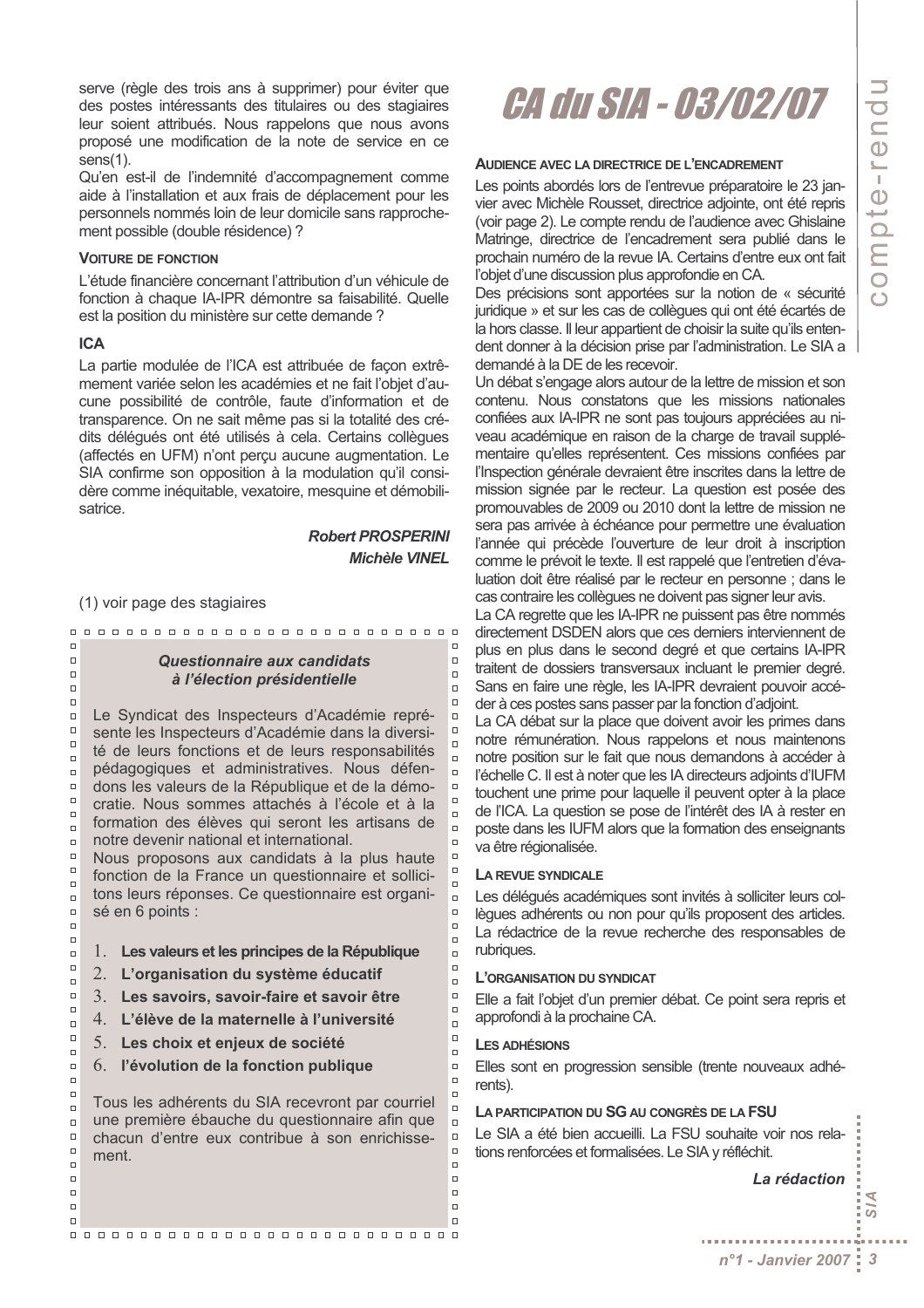## Défendre les enseignements artistiques

out le monde est d'accord, toutes les sensibilités politiques aussi : il n'est d'épanouissement personnel et d'insertion sociale, civique et professionnelle du jeune sans l'acquisition d'une culture générale. La culture artistique est une composante essentielle de cette culture que certains appellent humaniste. Elle contribue à l'acquisition des références communes qui font lien social et tiennent à distance les communautarismes. Des rapports de la commission culturelle de l'assemblée nationale aux prises de positions des différents partis et des différentes sensibilités pédagogiques, nul ne le conteste.

Cette culture artistique est faite à la fois de la rencontre des ceuvres du patrimoine et de celles d'aujourd'hui et de l'expérience sensible et poétique de la création. L'initiation aux différentes écritures et pratiques artistiques permet à l'enfant, adulte en devenir, de développer ses capacités à s'exprimer, à utiliser les langages tant dans leur dimension de communication que poétique. La pratique artistique déve-

loppe les potentialités d'invention, d'adaptation, d'initiative du jeune, dont la société, y compris économique, a tant besoin. C'est aussi un moment privilégié d'apprentissage du travail en équipe. des valeurs civiques, de la reconnaissance de l'Autre, des autres dans leurs singularités et cultures.

En 2001, le ministère avait rappelé le devoir de la nation d'alphabétiser tous ses enfants à l'art comme elle le fait pour la lecture. Les différents ministères qui

se sont depuis succédé, ont tous, dans leurs différents textes et déclarations, repris les objectifs affichés. Pourtant le socle commun des connaissances et des compétences inscrit dans la loi n'accorde pas à la construction d'une culture et d'une pratique artistique une place à la hauteur des intentions déclarées. Et la réalité du terrain est tout autre. La situation se dégrade.

Les professeurs spécialistes, inlassablement, dans l'indifférence quasi générale, assument avec professionnalisme et passion leur mission. Il n'est jamais question d'eux, sauf parfois pour dénigrer leur travail qu'on ne se donne jamais la peine de véritablement connaître. L'art et la culture à l'école sont le plus souvent médiatisés à l'aune de vagues souvenirs personnels des journalistes ou décideurs. Des projets en partenariat prestigieux ou plus modestes, qui peuvent être de qualité, mais n'atteignant pas plus de 5% des élèves de ce pays, sont portés au pinacle.

Pour 95% des élèves ce sont les enseignements artistiques qui assurent la culture artistique, la rencontre avec la création.

Les enseignements artistiques ne sont obligatoires qu'à l'école et au collège. Facultatifs au Iycée, ou dispensés en enseignements de spécialité en série L, ils ne concernent qu'une minorité très faible de lycéens, car peu d'établissements les proposent. Ils sont de facto inaccessibles en ly-

« Un accès démocratique à la culture artistique des jeunes passe par un renforcement des enseignements artistiques obligatoires à l'école »

cée professionnel. Ces enseignements de lycée sont pourtant fortement menacés au motif qu'il y aurait trop d'options au lycée.

A l'école matemelle et primaire, la formation initiale des maîtres dans les domaines artistiques est ridicule en terme horaire (d'une à quelques dizaines d'heures) pour exercer toute une carrière. Les conseillers pédagogiques spécialistes sont en nombre très insuffisant pour épauler leurs collègues. En dépit des textes, et de quelques réussites exemplaires, les domaines artistiques sont peu et mal assurés à l'école.

Dans plusieurs académies, les professeurs spécialistes d'arts plastiques et d'éducation musicale sont en nombre insuffisant pour assurer l'heure hebdomadaire obligatoire des collégiens. Le recours aux personnels vacataires et contractuels, non formés pédagogiquement, devient de plus en plus important dans les disciplines artistiques.

Le remplacement des professeurs spécialistes par des intervenants, redouté par les enseignants, a déjà commencé :

> L'état donne le statut de professeur pour 6H par semaine à un intervenant artistique dans une situation de précarité extrême, il s'agit des professeurs vacataires du second degré. Certains postes de professeurs sont assurés par l'addition de ces vacataires.

> L'expérimentation permise par l'article 34 de la loi d'orientation peut progressivement permettre aux établissements de remettre en cause les deux heures obligatoires au collège (1h arts plastiques, 1h éducation musicale). Sans

garde fou, nombre de ces expérimentations se feront au détriment d'un domaine de formation dont l'importance est pourtant réqulièrement rappelée.

Une mention complémentaire d'arts plastiques au CAPES de lettres et d'histoire-géographie vient d'être instaurée, dans des conditions qui ne permettent pas de valider sérieusement une double compétence des candidats. En revanche il n'y a pas de mention complémentaire lettres ou histoire-géographie instituée au CAPES arts plastiques : les enseignements artistiques auraient-ils moins que d'autres vocation à être professés par des enseignants compétents?

Ce sont pourtant les professeurs, dans le cadre d'une équipe, d'un projet d'établissement, qui travaillent, dans la durée du cursus scolaire, à construire cette culture artistique théorique et pratique auprès de tous les élèves. Le rôle du professeur spécialiste est à cet égard essentiel, c'est un acteur essentiel de cette construction. Il est spécialiste d'arts plastiques ou d'éducation musicale. Il sensibilise à la démarche de création y compris dans les autres domaines (architecture, cinéma, photographie, design, arts appliqués, scénographie, spectacle vivant ...). Il est un pédagogue et à ce titre collabore avec ses collègues des autres disciplines (lettres, histoire-géographie, langue...). Il aide l'élève à

 $\overline{\omega}$ :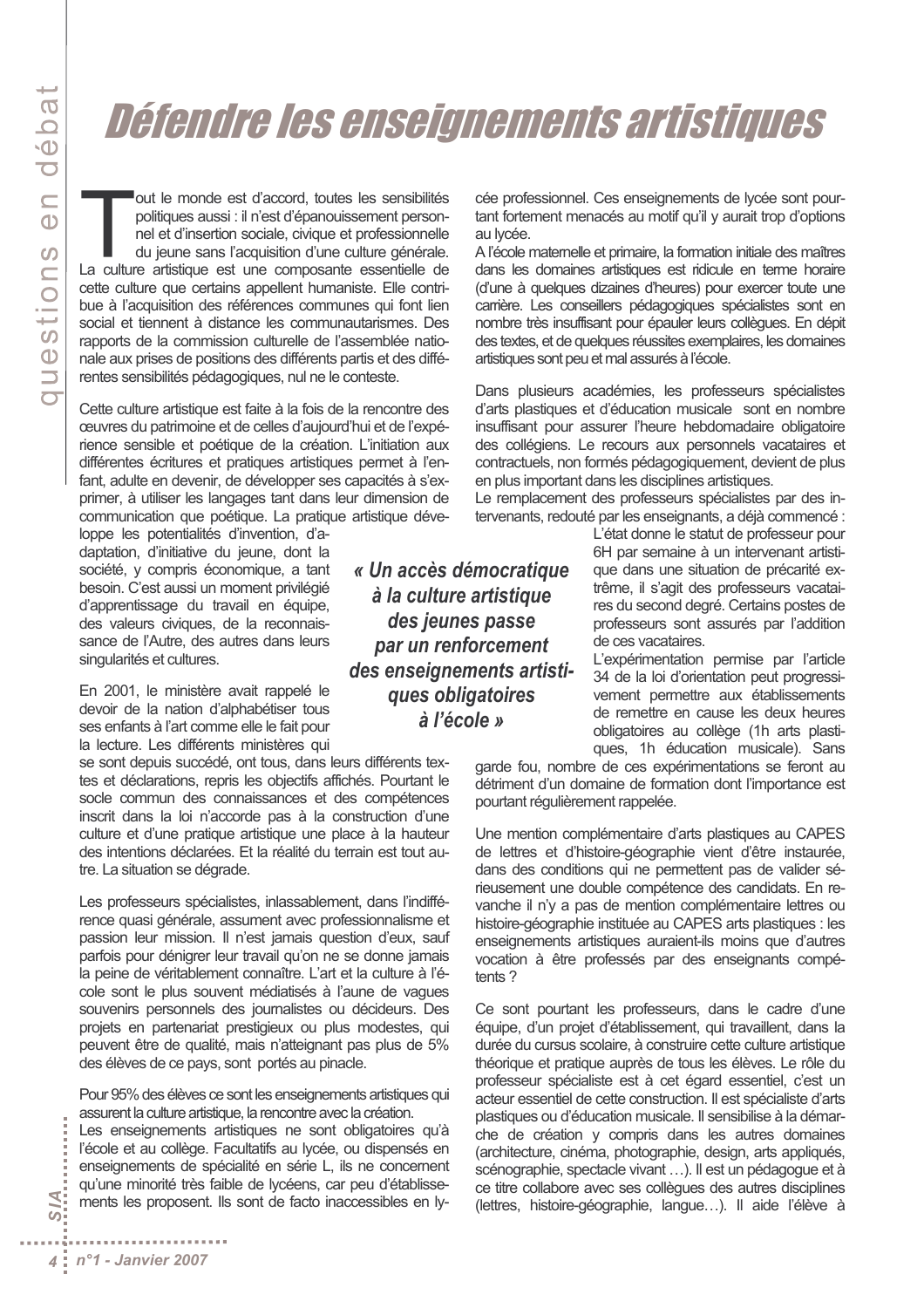construire du sens entre le faire individuel et singulier de ses propres créations, et les œuvres produites par les artistes des différentes époques et civilisations. Il lui permet de différencier la culture d'une consommation passive de produits culturels. C'est là une mission essentielle de l'école.

La rencontre avec les artistes d'aujourd'hui et les œuvres patrimoniales et contemporaines est, elle aussi, essentielle. Les visites au musée, la fréquentation de spectacles vivants, l'audition de concerts, les résidences d'artistes en milieu scolaire, les galeries d'établissements, les projets en partenariat et les dispositifs complémentaires (ateliers artistiques, classe à PAC, chorales, collège et lycéens au cinéma...) sont une occasion formidable pour les élèves de découvrir un art vivant, les créateurs de leur temps. Complémentaires aux enseignements, sous la responsabilité pédagogique des enseignants, les projets sont souvent portés par des professeurs spécialistes. Ils ne doivent pas être confondus avec d'autres types d'initiatives propres à la vie lycéenne et aux loisirs culturels. L'articulation de ces projets avec les enseignements est la garantie d'une qualité. Ils sont eux aussi en train de régresser faute de financements. Leur validation est de plus en plus ténue. La disparition des moyens fléchés dans les évolutions des finances publiques inquiète comme le désengagement de l'État.

Des signes d'un abandon des missions régaliennes de l'État en matière de culture et d'enseignement artistique se multiplient. Selon les ténors du débat public actuel, il s'agirait de les déléguer aux collectivités territoriales ou aux organismes de formation privés. Les élèves des milieux défavorisés en seront les premières victimes. Les enfants des milieux favorisés finiront bien par connaître Mozart et Rembrandt et par jouer du piano ou faire de la peinture ou de la photographie, mais les autres ?

Tous les élèves, quel que soit leur milieu social, l'endroit où ils habitent, en ville ou en zone rurale, quel que soit l'intérêt porté à la culture par les responsables locaux, ont droit à ces enseignements. Il n'y a que l'Education Nationale, des programmes nationaux, des professeurs formés et recrutés par des concours nationaux qui puissent assurer un égal accès à ces enseignements sur tout le territoire et à tous les élèves. C'est la condition d'un accès démocratique à la culture artistique de tous les élèves.

Les candidats à l'investiture présidentielle s'honoreraient en prenant clairement position pour la défense et le renforcement des enseignements artistiques dans le cadre de l'éducation nationale, pour tous les élèves, assurés par des professeurs spécialisés et recrutés sur concours en nombre suffisant.

La rédaction

## L'interdiction est-elle la solution ?

Depuis le 1<sup>er</sup> février, il est totalement interdit de fumer dans les enceintes (bâtiments et espaces non couverts) des établissements d'enseignement et de formation<sup>(1)</sup>. Aucun fumeur ne doit plus être toléré dans les cours de récréation. Cette interdiction s'applique aux personnels comme aux élèves. Nombre d'établissements dans le cadre de leur politique de prévention du tabagisme ont expérimenté avant l'heure cette interdiction stricte. Quelles conclusions en tirent-ils ?

Au hasard d'une inspection et avant l'entrée en application du décret, me voilà rendue dans un lycée professionnel tertiaire accueillant un public majoritairement féminin, qui a anticipé la nouvelle réglementation en interdisant aux élèves de fumer dans l'enceinte de l'établissement. Ainsi à chaque récréation, les élèves sortent de l'établissement, se retrouvant sur le trottoir pour « s'en griller une ». La récréation étant un lieu de « retrouvailles ». les non fumeuses suivent aussi le mouvement. C'est donc tout un établissement qui se vide de ses élèves, plusieurs fois par jour. Depuis deux ans que l'établissement pratique cette interdiction, le proviseur constate un ballet de belles voitures devant l'établissement au moment des récréations.

Eh oui ! En plus des problèmes de sécurité qu'elle engendre, l'interdiction de fumer offre sur un plateau plusieurs fois par jour une large clientèle aux dealers ! L'équipe de direction envisageait de créer un espace limité dans la cour pour les fumeurs, mais la nouvelle réglementation ne le lui permet plus.

Certes les établissements d'enseignement et de formation, « de par leur vocation même, se doivent d'être des lieux d'exemplarité, de prévention et d'éducation à la santé ». Mais « cette mesure essentielle de santé publique » suffira-t-elle à réduire réellement le nombre de fumeurs parmi nos élèves ? Ne déplace-t-elle pas simplement le problème à l'extérieur de l'école voire, pire, vers d'autres consommations et en particulier celles de produits illicites comme le montre l'exemple présenté plus haut ?

Il me semblait important en tant que cadre responsable et comme nous y invite le DGSCO dans la circulaire, de faire connaître une des conséquences constatées de cette mesure. Dans certains contextes urbains cette stricte interdiction peut engendrer d'autres risques dont les conséquences sur la santé physique et psychique de l'élève sont souvent plus dramatiques que le tabagisme. Cette interdiction très stricte est-elle vraiment une solution raisonnable et réaliste pour tous les établissements d'enseignement et de formation ? Une adaptation au contexte local ne garantirait-elle pas l'efficacité de cette mesure de santé publique en l'inscrivant plus largement dans une politique de prévention des conduites addictives ? Il me semble que la question mérite d'être posée.

#### **Michèle VINEL**

Ā

ā

(1) décret n° 2006-1386 du 15 novembre 2006 (JO du 16/11/06) et circulaire n°2006-196 du 29/11/06 parue au BO n° 46 du 14/12/06.

. . . . . . . . . . . . . . . . . . .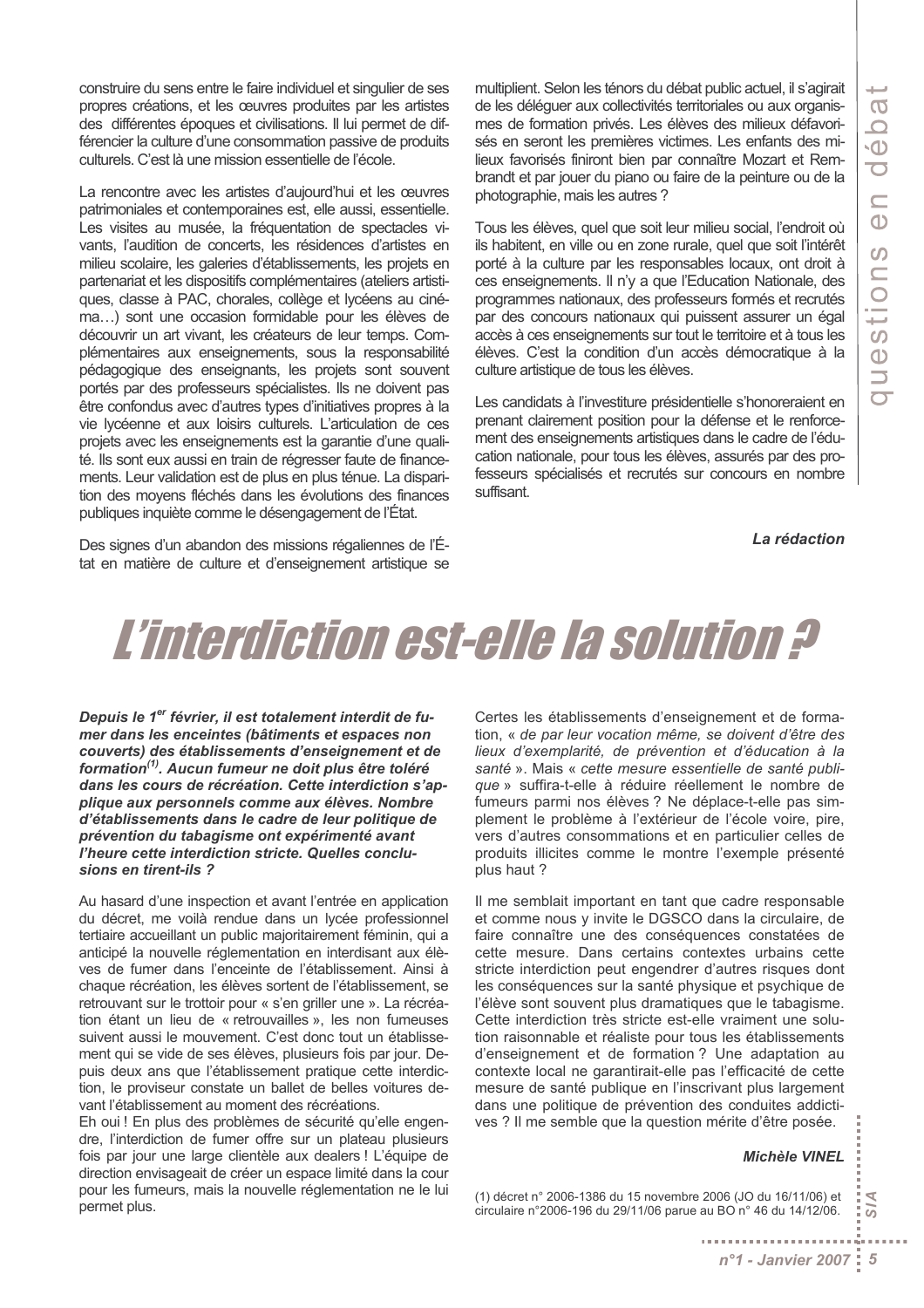### Maîtriser sa langue, ce n'est pas savoir se taire

Ce n'est pas parce que c'est le premier pilier du socle qu'il faut travailler la maîtrise de la lanque. et ce dans toutes les disciplines, mais c'est parce que toutes les disciplines ont à y gagner que c'est le premier pilier du socle.

#### LA LANGUE EST UN OUTIL COMMUN

La langue est l'outil de toutes les disciplines, et l'objet d'une seule. De ce fait, on a trop souvent tendance à considérer qu'elle relève des enseignants de Lettres, et non des autres aussi. Or quelques distinctions s'imposent : si à coup sûr l'enseignement de la lanque relève d'une discipline, si à coup sûr les remédiations à apporter relèvent d'une discipline, à coup sûr aussi l'attention permanente portée à la langue relève de toutes les disciplines, dans la mesure où toutes se servent de la langue comme d'un outil, et qu'il paraît sensé d'entretenir ses outils. Qu'est-ce à dire ? Qu'il est indispensable que tous les enseignants, chacun selon ses besoins, accordent à la langue une attention et un temps indispensables.

#### **DE L'ATTENTION**

La première attention portée à la langue, c'est celle de sa propre utilisation. Un enseignant qui emploie un vocabulaire relâché, c'est un enseignant qui permet à ses élèves - parce qu'il est un modèle - de faire de même. Un enseignant qui écrit en faisant des fautes, c'est un enseignant qui permet à ses élèves parce qu'il est un modèle – de faire de même. Sans pousser beaucoup dans cette direction, un enseignant qui ne corrige pas – ou du moins qui ne souliqne pas - les fautes dans les copies de ses élèves. c'est un enseignant qui dit, sans doute sans le vouloir, que la langue n'est pas importante. Il est au contraire indispensable de dire l'inverse, c'est-à-dire aussi de ne pas permettre à ses élèves de répondre sans faire une phrase, seule garantie d'ailleurs qu'ils ont réellement compris. Une question sera donc nécessairement suivie d'une formulation, et, soit parce que cette formulation sera incorrecte du point de vue de la discipline, soit parce qu'elle sera incorrecte du point de vue de la langue, donc peu claire pour les autres élèves, cette formulation sera souvent suivie d'une reformulation. Cela demande à l'évidence du temps.

#### **DU TEMPS INVESTI**

Porter attention à la langue, se contraindre à souligner les fautes, contraindre ses élèves à formuler, à reformuler, c'est y passer du temps, et ce temps n'est-il pas pris sur l'enseignement disciplinaire ? Tant que les enseignants en seront convaincus, ils ne feront rien. Or à l'évidence, non, ce n'est pas un temps perdu pour la discipline, mais un temps investi. S'assurer que les élèves ont bien compris, et donc

qu'ils sont capables de dire, et de redire autrement, c'est simplement vérifier l'appropriation, et quiconque s'en croit déchargé ne travaille pas pour sa discipline. Ce travail – c'est cela, la maîtrise de la langue – est un travail pour la discipline, et le temps investi ici sera rentable là. Mais il faut voir plus loin et dans chaque discipline, s'interroger sur la part que prend la langue dans les échecs ou les réussites des élèves. À l'évidence, un élève peut ne pas répondre à une question, non parce qu'il est incapable du raisonnement demandé, mais parce qu'il n'a pas compris ce qui lui était demandé.

#### **LES LEXIQUES**

C'est la question du lexique qui est posée là. Chaque discipline a un lexique spécifique, et il revient à chaque enseignant de l'enseigner à ses élèves. Nul ne songerait à employer le mot « hypoténuse », ou le mot « métonymie », sans auparavant l'expliquer à ses élèves. Il leur restera à l'apprendre, mais le risque qu'ils le confondent avec un autre mot, ou un autre emploi du même mot, reste ténu. Qu'en est-il en revanche du mot « illustrer », dans une consigne, qui diffère, on le sait, suivant les disciplines ? Que signifie « plan », en physique, en géographie, ou en français ? Que signifie « hypothèse » ? Le problème porte donc moins sur les lexiques spécifiques à chaque discipline, que nul n'oublie de préciser, mais sur les lexiques spécifiquement employés dans une discipline ou dans une autre. Or plus le mot paraît simple, moins on juge nécessaire de l'expliquer, et plus pourtant il est porteur d'ambiquïté, c'est-à-dire pour l'élève source d'erreur.

#### **FORMER LES ENSEIGNANTS?**

Voilà un bien vaste chantier, auquel beaucoup d'enseignants ne se sentent pas prêts, d'autant qu'à les entendre, il ne s'agit pas de leur discipline. Mais il n'y a guère, en réalité, à les former : ils sauront faire ce qui est nécessaire, si d'une part ils s'en approprient la nécessité, et si d'autre part nous savons les rassurer. Plus que former, il faudra donc accompagner.

> **Olivier HIMY Inspecteur d'Académie** Inspecteur Pédagogique Régional de Lettres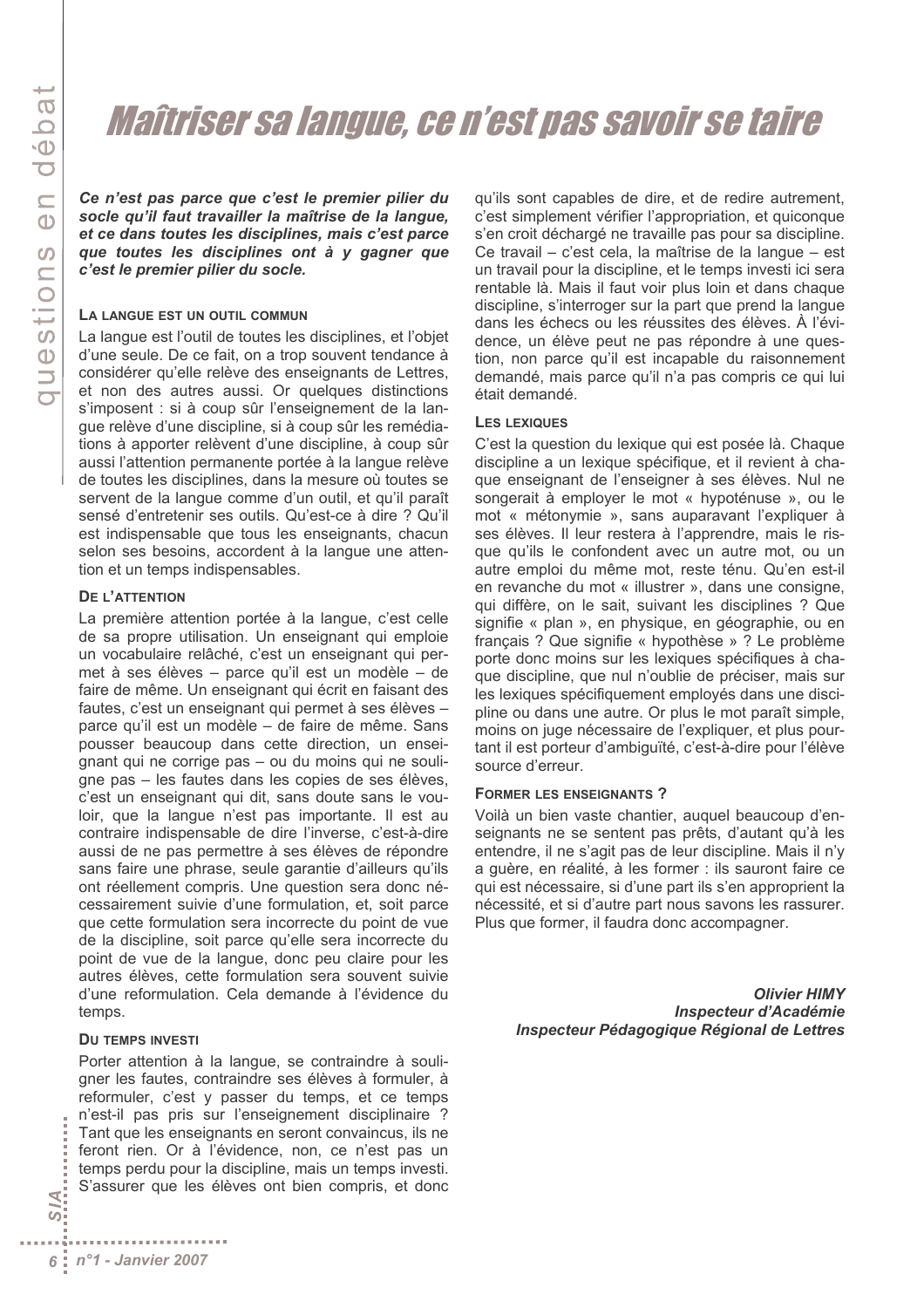## La décote, quels effets ?

Pour bien comprendre les effets des nouvelles dispositions concernant les pensions, il est utile de partir d'un cas concret.

Aujourd'hui un IA âgé de 60 ans (âge à partir duquel il est possible de partir en retraite) qui a une ancienneté de service de 37,5 annuités soit 150 trimestres (tous services publics confondus) bénéficie d'une pension correspondant à 75% de son salaire. A partir de 2008, le taux de liquidation ne sera plus de 75% mais subira une décote qui est fonction du nombre de trimestres retenus pour obtenir la pension maximale. Cette décote sera encore plus importante en 2013 (cf. 1<sup>ère</sup> partie du tableau).

Cette mesure va retarder les départs en retraite. En effet, à partir de 2008, si vous avez 60 ans et seulement 37,5 annuités, il vous faudra continuer à travailler pour obtenir une retraite équivalente à 75% de votre salaire.

Cependant cette mesure sera modulée par la mise en place d'un régime additionnel à partir de janvier 2005 qui prend en compte une partie des indemnités dans le calcul de pension (cf. revue IA n°8 décembre 2006). Mais cela ne compensera pas, loin s'en faut, la sévère décote instaurée par les nouvelles dispositions, d'autant plus que le régime additionnel est lié au rendement des placements financiers en bourse (cf. 2<sup>e</sup> partie du tableau).

Entre décote et surcote, la décision de départ à la retraite devient un vrai casse-tête.

La rédaction

| TAUX DE LIQUIDATION SUR LE TRAITEMENT BRUT                                                                                    |                                                                                                                           |                                                                                                                                      |  |  |  |
|-------------------------------------------------------------------------------------------------------------------------------|---------------------------------------------------------------------------------------------------------------------------|--------------------------------------------------------------------------------------------------------------------------------------|--|--|--|
| En 2003                                                                                                                       | En 2008                                                                                                                   | En 2013                                                                                                                              |  |  |  |
|                                                                                                                               | Taux de liquidation théorique                                                                                             |                                                                                                                                      |  |  |  |
| 37,5 annuités x 2%= 75 %                                                                                                      | $(150 \times 75) / 160 = 70,312\%$                                                                                        | $(150 \times 75)$ / 164 = 68,59%                                                                                                     |  |  |  |
|                                                                                                                               | Calcul de la décote                                                                                                       |                                                                                                                                      |  |  |  |
|                                                                                                                               | - Sur la limite d'âge (62-60) x 4 = 8 trimestres<br>- Sur 160 trimestres $160-150 = 10$ trimestres                        | - Sur la limite d'âge (63,25-60) $x$ 4 = 13 trimestres<br>- Sur 164 trimestres $164-150 = 14$ trimestres                             |  |  |  |
|                                                                                                                               | Plus petit nombre retenu = $8$ trimestres<br>$8 \times 0.375\% = 3\%$<br>$décote =$<br>$70,312 \times (100-3) = 68,203\%$ | Plus petit nombre retenu = $13$ trimestres<br>$13 \times 1\% = 13\%$<br>$d\acute{e} \cot e =$<br>$65,598 \times (100-13) = 59,680\%$ |  |  |  |
| <b>PRISE EN COMPTE DE « L'EFFET PRIMES » PAR LE RÉGIME ADDITIONNEL</b><br>(à hauteur de 20% au maximum du salaire indiciaire) |                                                                                                                           |                                                                                                                                      |  |  |  |
| En 2003                                                                                                                       | En 2008                                                                                                                   | En 2013                                                                                                                              |  |  |  |
| Sera institué au 1 <sup>er</sup> janvier 2005                                                                                 | <b>Rendement en 2008 : 0,8%</b><br>$68,203\% + 0.8\% = 69,003\%$                                                          | Rendement en 2013 : 1,6%<br>$59,680\% + 1,6\% = 61,28\%$                                                                             |  |  |  |

### Robert LOPEZ **AU TEMPS BANNI** D'HOUPHOUËT-BOIGNY

Côte d'Ivoire, France, regards croisés



**GRAVEURS DE MÉMOIRE** 

 $L$  Harmattan

Un livre plein de couleurs. de vie et d'émotions !!...

« À contre-pied des images de violences retransmises par les télévisions. l'auteur reconstruit les conditions de vie au temps du président Houphouët-Boigny dans un pays qui était devenu la référence africaine en matière d'émergence économique, d'équilibre intérieur dans la vie politique et de tolérance vis-àvis des étrangers. Il s'efforce de comprendre les raisons actuelles et historiques qui peuvent expliquer la crise ivoiro-française si rarement pressentie et appelle à une réconciliation entre deux pays qui se sont si longtemps appréciés et respectés.

Le récit est nourri d'anecdotes amusantes cueillies à la télévision, dans la rue, dans les bureaux, les aéroports et en brousse. Il aborde les thèmes relatifs aux superstitions, à la sexualité, au football, au SIDA, à l'argent...

Ceux qui ont vécu en Côte d'Ivoire, avant la période troublée actuelle, retrouveront des lieux et des moments de vie qu'ils ont parcourus, les autres découvriront un monde... qu'ils auraient peut-être aimé connaître. »

Robert Lopez est un ancien IA-IPR de l'académie de Montpellier. Pour contacter l'auteur : robert.lopez@club-internet.fr Pour commander le livre : www.editions-harmattan.fr

 $R/2$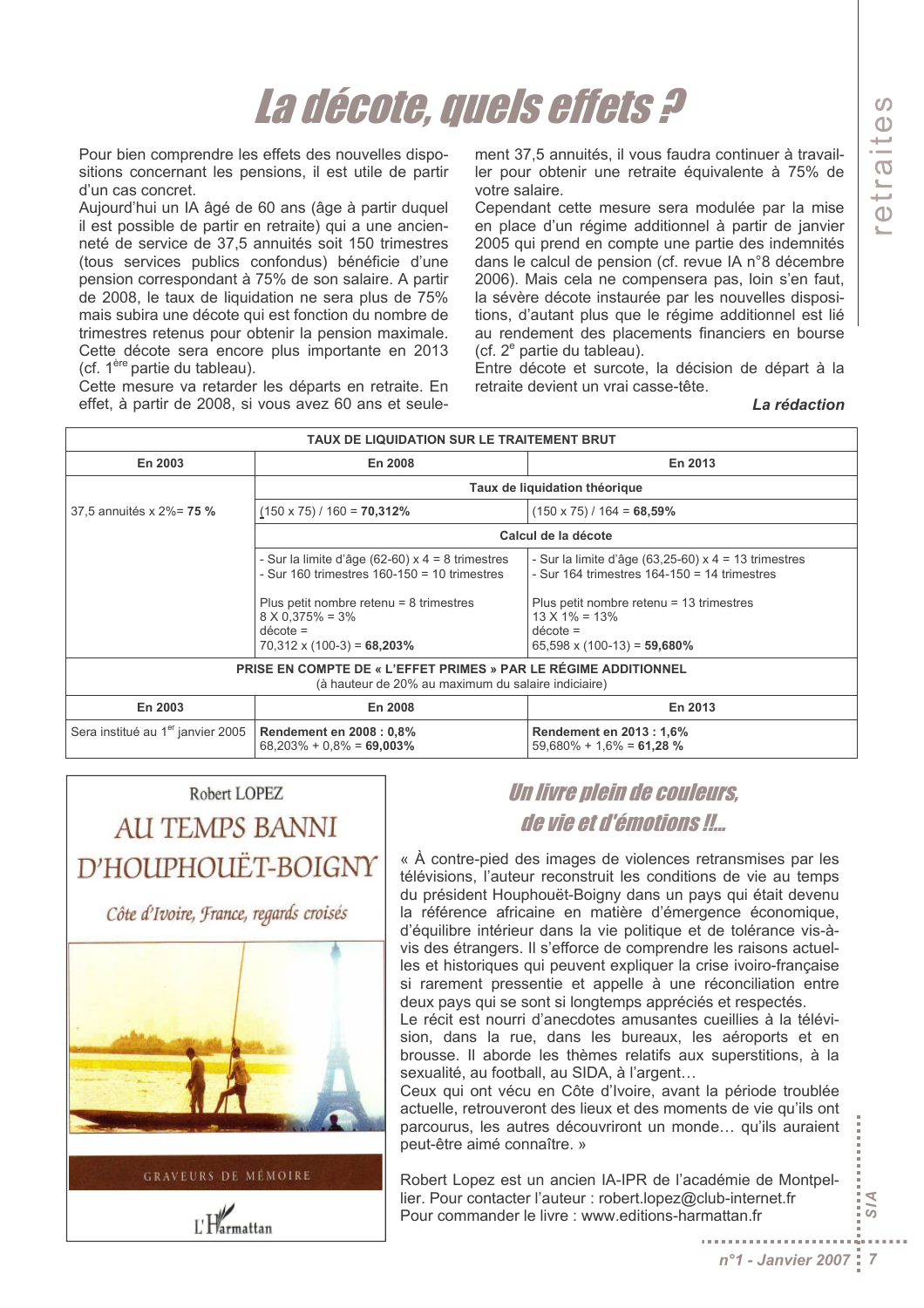### **Changements de situation, quelles solutions ?**

De nombreuses questions techniques ce mois-ci, car des collèques qui sont dans des situations particulières sur le plan administratif ou pour défendre leur discipline sollicitent les conseils et le soutien du SIA.

« Un collèque IA-IPR est nommé IG en cours d'année. notre recteur est réservé sur l'attribution de décharge partielle d'enseignants pour compenser son absence. Que peut-on faire ? »

La question posée relève d'un problème général de remplacement d'un IA-IPR promu en cours d'année et dont le recteur voudrait utiliser les moyens correspondants à d'autres fins. Je te conseille de rédiger une lettre bien argumentée dans laquelle il convient de faire apparaître l'impossibilité pour les collèques de la discipline d'assumer l'ensemble des missions. Ainsi le Recteur aura officiellement connaissance des difficultés qui pourraient surgir, notamment pour l'organisation des examens, par une utilisation du moyen libéré à d'autres fins que celle de la discipline. Le SIA fera les démarches nécessaires au plan national pour que le poste momentanément libéré soit pourvu à la rentrée prochaine.

Epilogue: le collègue nous signale qu'à la suite du courrier, le Recteur a effectivement accepté la proposition de nommer des chargés de mission.

« Mis à disposition depuis trois ans, j'ai l'intention de réintégrer l'éducation nationale à la rentrée 2007. J'ai envoyé mes lettres de réintégration au ministère et à l'IG, mais je n'ai pas recu d'accusé de réception. Est ce normal ou dois-je m'en inquiéter ? À quelle date a lieu le mouvement ? Ai-je le droit de faire des vœux ? Comment puis-je connaître les postes vacants ou susceptibles de l'être si certains collèques demandent une mutation ? Comment puis-je faire savoir que je ne veux pas retourner dans mon académie d'origine ? »

Je suis heureux d'avoir de tes nouvelles et de savoir que tu vas bientôt réintégrer la France. Je vais m'occuper personnellement de ton dossier car il s'agit naturellement de te réintégrer avec tous tes droits. Nous rencontrons très prochainement la Directrice de l'Encadrement et je vais évoquer ta situation car tu n'es pas un nouveau venu dans le métier.

Tu aurais dû effectivement recevoir un accusé de réception. J'ai vérifié, ta demande de réintégration est bien actée. En tout état de cause la circulaire d'avis du mouvement va très prochainement sortir avec comme date limite d'envoi des vœux le 5 mars 2007. Elle précise que les candidats en disponibilité doivent formuler plusieurs vœux y compris sur des postes non vacants car les chaînes du mouvement peuvent entraîner des vacances imprévues.

Ta situation sera traitée avant celle des nouveaux lauréats du concours et je vais demander qu'elle le soit en même temps que celle de tous les collègues titulaires en prenant en compte la totalité de ton ancienneté dans le corps des IA.

Pour bien finaliser ta demande, je te fournirai des compléments d'information après notre entretien avec la Directrice. En attendant, regarde les prochains BO sur internet compte tenu de ton éloignement géographique et imprime la fiche administrative de vœux. Essaie d'obtenir quelques informations internes à ta discipline pour mieux ajuster tes choix. Restons donc en liaison permanente pour assurer au mieux ton retour parmi nous.

« De la promotion 1999, je fais partie des promouvables pour la hors classe 2007. Je n'avais pas rempli de fiche syndicale auprès du SIA, par honnêteté intellectuelle, car je ne suis pas syndiqué. En regardant le projet de tableau d'avancement envoyé par le SIA, je me suis aperçu qu'étaient passés avant moi (de la promotion 1999) des IA-IPR bien plus jeunes. Nous nous interrogeons tous dans l'académie sur les critères retenus.

J'aimerais savoir si dans les fichiers, j'ai bien l'échelon 7 dans la classe normale des IA-IPR. En effet le service du rectorat a fait une erreur en me reclassant en 2001. dont je ne me suis aperçu qu'au moment de faire mon dossier pour la HCL. »

Tout d'abord, tes scrupules t'honorent mais tu aurais pu nous faire parvenir ta fiche syndicale même si tu n'avais pas cotisé cette année. Ta confiance me fait chaud au cœur, il faudrait que plus nombreux encore soient les collègues conscients que le temps du corporatisme étroit est révolu.

Effectivement, il y a eu une erreur dans le calcul de ton ancienneté dans le chevron A3. Je saisis immédiatement la DE de cette question pour obtenir réparation du préjudice. Tu dois de ton côté, de toute urgence, faire un recours gracieux auprès du Ministre.

Epiloque : notre intervention a permis à ce collèque d'être inscrit sur la liste supplémentaire. Il sera promu au 1<sup>er</sup> janvier 2008 et le préjudice subi sera ainsi limité à 4 mois. Inscrit sur la liste principale de 2007, il n'aurait en effet bénéficié de la promotion indiciaire qu'à partir de septembre 2007 du fait de son ancienneté dans le chevron A3.

#### Ainsi, le SIA est bien au service de tous les collègues pour les aider dans leurs changements de situation.

Un dossier bien étayé, préparé suffisamment à l'avance, avec envoi de la fiche syndicale au commissaire paritaire, permet une intervention efficace en CAPN et constitue donc un gage de succès. Si vous êtes candidat à une mutation, n'oubliez pas de nous retourner la fiche syndicale (en page 10 de ce numéro) renseignée le plus précisément possible. Le secrétaire général se tient également à votre disposition pour un conseil par téléphone.

La rédaction

₹: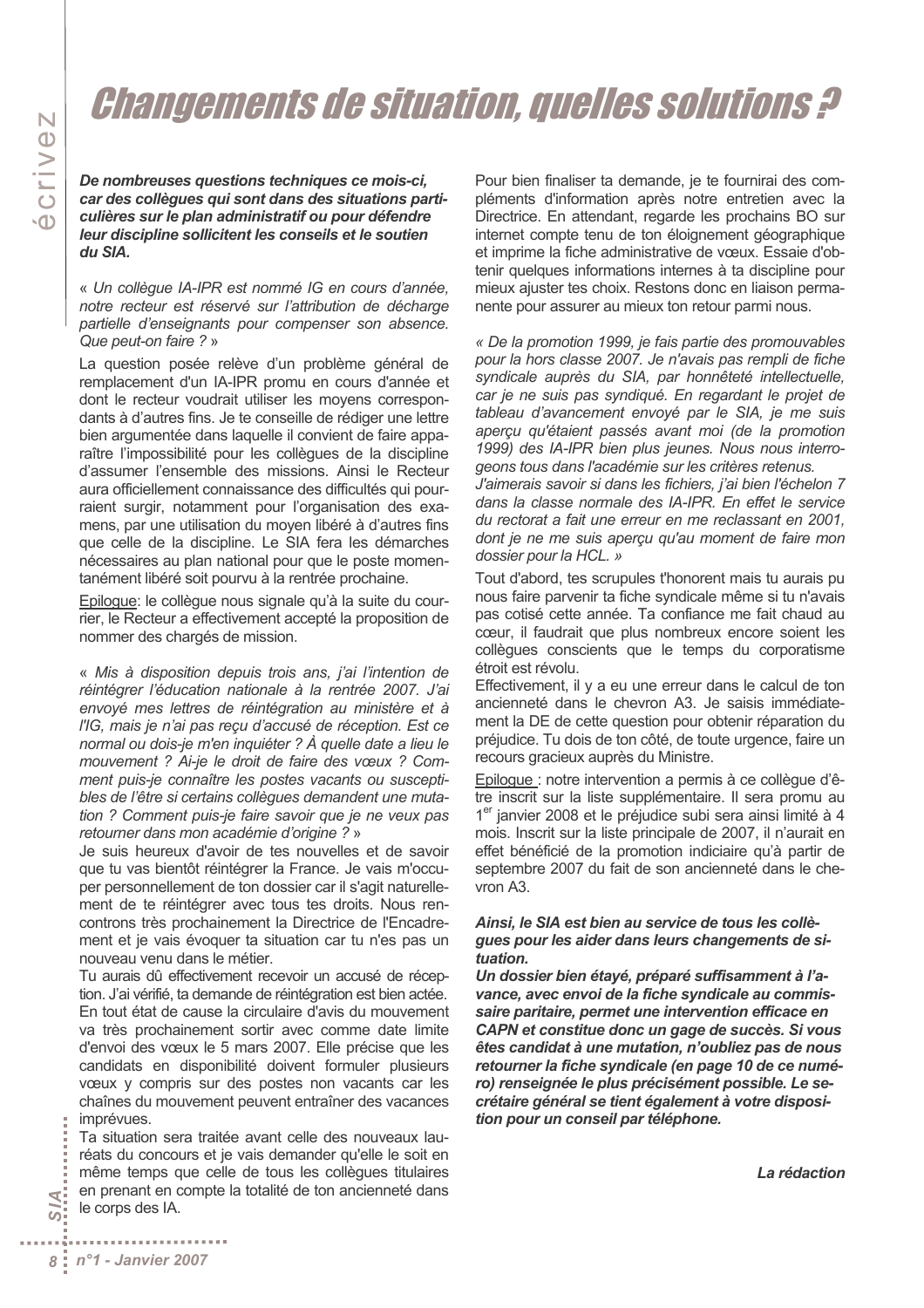# A qui profite la promotion ?

Le cas particulier des IA-IPR en poste dans le 1er degré remplissant les critères d'accès à la hors classe mais exclus du tableau d'avancement soulève beaucoup de questions, et un problème plus général en particulier celui de l'accès à notre corps. En effet pour cette catégorie d'IA, qui ont tous intégré le corps par liste d'aptitude, une lecture particulièrement pointilliste des avis portés par l'Inspection générale en CAPN a conduit à leur exclusion du tableau d'avancement. Dans ces avis, le mérite des collègues n'est pas mis en cause mais la possibilité d'une « double promotion » paraît être pointée.

| <b>Fonction</b>       | <b>PROMOUVABLES</b> | <b>PROMUS</b> |
|-----------------------|---------------------|---------------|
| 1er degré             | 17                  |               |
| <b>Centrale</b>       | 3                   | 2             |
| <b>DAET</b>           | 2                   |               |
| <b>CSAIO</b>          | 2                   |               |
| Détaché               | 5                   | 3             |
| <b>CNED</b>           | 1                   | 0             |
| <b>IAA</b>            | 4                   | 2             |
| <b>DSDEN</b>          | 19                  | 10            |
| <b>IENA 1er degré</b> | 4                   |               |
| <b>IUFM</b>           | 1                   |               |
| <b>MAD ONISEP</b>     |                     |               |
| Pédagogique           | 109                 | 66            |
|                       | 168                 | 87            |

 $\Box$ 

 $\Box$ 

 $\Box$ 

 $\Box$ 

 $\Box$ 

 $\Box$ 

 $\Box$ 

 $\Box$ 

 $\Box$ 

 $\Box$ 

 $\Box$ 

 $\overline{a}$ 

 $\Box$ 

 $\Box$ 

 $\Box$ 

 $\Box$ 

 $\Box$ 

 $\Box$ 

 $\Box$ 

 $\overline{a}$ 

 $\Box$ 

 $\Box$ 

 $\Box$ 

 $\Box$ 

 $\Box$ 

 $\Box$ 

 $\Box$  $\Box$ 

 $\Box$ 

 $\Box$ 

 $\Box$ 

 $\Box$ 

 $\Box$ 

 $\Box$ 

 $\Box$ 

 $\Box$ 

 $\Box$ 

#### 110 postes offerts au concours de recrutement des IA-IPR

Administration et vie scolaire : 10. Allemand: 2. Anglais: 16. Arts plastiques : 3. Economie et gestion : 5. Education musicale: 2. Education physique et sportive : 8. Espagnol: 3. Histoire-géographie : 7. Italien :  $1$ . Portugais: 1. Chinois:  $1$ . Lettres: 9. Mathématiques : 13. Philosophie: 2. Sciences de la vie et de la Terre : 4. Sciences physiques : 10. Sciences et techniques industrielles : - secteur industriel : 9 ; - secteur arts : 1 ; - secteur biologie-biochimie : 1; - secteur médico-social : 2. JO du 18 janvier : Arrêté du 11 janvier 2007 www.admi.net/jo/20070118/MEND0700044A.html



L'accès au corps par liste d'aptitude serait-il un handicap pour l'accès à la hors-classe ? La double promotion se-

 $\Box$ 

 $\Box$ 

 $\Box$ 

 $\Box$ 

 $\Box$ 

 $\Box$ 

 $\Box$ 

 $\Box$ 

 $\Box$ 

 $\Box$ 

 $\overline{a}$ 

l o

 $\Box$ 

 $\Box$ 

 $\Box$ 

 $\Box$ 

l n

 $\Box$ 

 $\overline{a}$ 

 $\Box$ 

 $\Box$ 

 $\Box$ 

 $\Box$ 

 $\Box$ 

 $\Box$ 

 $\Box$ 

 $\Box$ 

 $\Box$ 

 $\Box$ 

 $\Box$ 

 $\Box$ 

 $\Box$ 

 $\Box$ 

 $\Box$ 

 $\Box$ 

 $\Box$ 

rait-elle impossible ? Qu'en est-il des autres ? Nous avons voulu le savoir à partir du tableau d'avancement 2007. Voici quelques graphiques éclairants.

On constate qu'en général il ne fait pas bon être issu d'une liste d'aptitude sauf à occuper certaines fonctions. Il faut donc que celles-ci soient ouvertes aux IA-IPR en poste dans le 1er degré, car on ne saurait leur reprocher de ne pas les l o occuper si on ne leur permet pas d'y accéder. Et en tout état de cause, ces collèques occupent bien des fonctions d'IA-IPR créées par l'administration elle-même.

De facon générale, seuls 58% des collègues ont accédé au corps par voie de concours et seuls 69% des promouvables sont issus du concours alors qu'ils sont 83% à être promus. Le tableau d'avancement 2007 ne reflète donc pas l'image du corps des IA, l'accès par concours étant fortement valorisé. Or le principe d'accès par liste d'aptitude est inscrit dans le statut de la fonction publique. Il ne doit donc pas être un handicap pour poursuivre sa carrière dans le corps de promotion. Ce principe est du reste très bien appliqué et nous nous en réjouissons pour les DSDEN. Mais le SIA demande qu'on puisse après promotion de ces collèques utiliser leur poste budgétaire pour ouvrir des promotions complémentaires.

#### $M_{S}$ La rédaction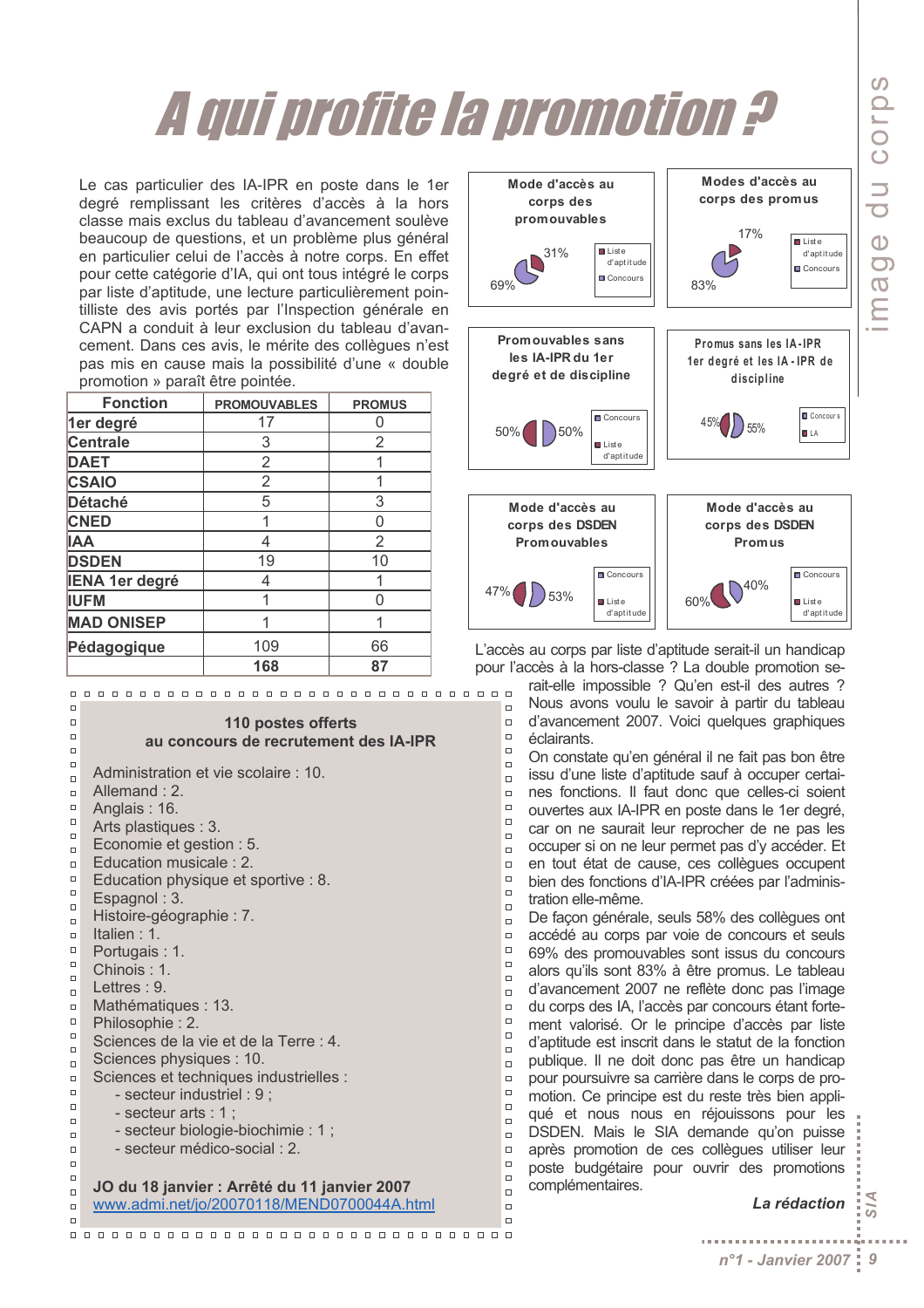## *MOUVEMENT 2007 : Fiche de mutation*

| Titulaire $\square$ | Stagiaire $2^e$ année $\Box$ | Stagiaire 1 <sup>ère</sup> année $\Box$ |  |
|---------------------|------------------------------|-----------------------------------------|--|
|                     |                              |                                         |  |
|                     |                              |                                         |  |
|                     |                              |                                         |  |
|                     |                              |                                         |  |

(1) Allemand, anglais, arabe, arts plastiques, économie-gestion, éducation musicale, éducation physique et sportive, espagnol, hébreu, histoire-géographie, italien, lettres, mathématiques, philosophie, portugais, russe, sciences économiques et sociales, sciences de la vie et de la terre, sciences physiques, sciences et techniques industrielles, administration et vie scolaire, établissements et vie scolaire, IUFM.

(2) IA-DSDEN; IA-IPR; chef de service académique d'information et d'orientation (CSAIO); délégué académique à l'enseignement technique (DAET) ; délégué académique à la formation continue (DAFCO) ; directeur de centre régional de documentation pédagogique (D.CRDP)

| ACADEMIES SOUHAITEES (précisez le type de poste)                                                                       |  |  |  |  |  |
|------------------------------------------------------------------------------------------------------------------------|--|--|--|--|--|
|                                                                                                                        |  |  |  |  |  |
|                                                                                                                        |  |  |  |  |  |
|                                                                                                                        |  |  |  |  |  |
| MOTIFS DE LA DEMANDE et situation exceptionnelle à faire valoir<br>(à compléter éventuellement sur une feuille annexe) |  |  |  |  |  |
|                                                                                                                        |  |  |  |  |  |
|                                                                                                                        |  |  |  |  |  |
|                                                                                                                        |  |  |  |  |  |
|                                                                                                                        |  |  |  |  |  |
|                                                                                                                        |  |  |  |  |  |
|                                                                                                                        |  |  |  |  |  |
|                                                                                                                        |  |  |  |  |  |
|                                                                                                                        |  |  |  |  |  |
|                                                                                                                        |  |  |  |  |  |
|                                                                                                                        |  |  |  |  |  |
|                                                                                                                        |  |  |  |  |  |
|                                                                                                                        |  |  |  |  |  |
|                                                                                                                        |  |  |  |  |  |
|                                                                                                                        |  |  |  |  |  |

Fiche à renvoyer à : Robert PROSPERINI 3, rue de Metz 75010 PARIS E mail : SyndicatIA@free ou Fax : 01 42 46 63 30

医皮肤炎 医心包炎

**AIS**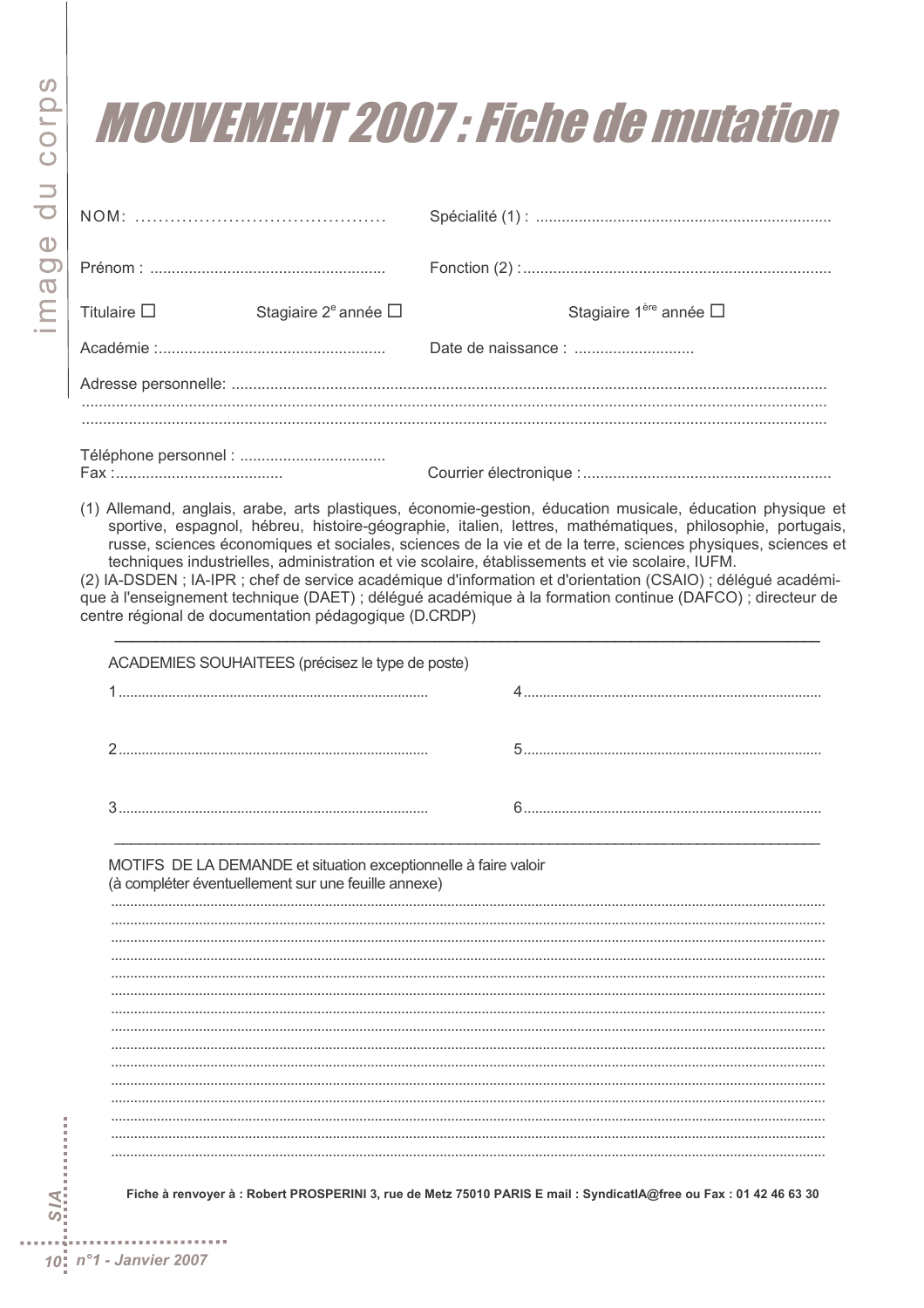# Une confiante vigilance

L'affectation de nos collègues lauréats au concours et stagiaires est une préoccupation constante du SIA. La prise en compte des modifications apportées par le SIA au projet de circulaire atteste de notre constante vigilance mais aussi de la confiance que nous témoigne la direction de l'encadrement.

L'entrée dans la carrière est déterminante pour garantir un rayonnement à notre corps qui permette d'attirer le plus grand nombre de professeurs pour une sélection des meilleurs.

Il faut donc assurer aux collèques la possibilité de réintégrer leur académie d'origine dès qu'un poste reste vacant après le mouvement des titulaires leur assurant ainsi une stabilité familiale et professionnelle indispensable pour l'exercice serein du métier. Certes le SIA avait accepté l'idée d'une mobilité lors de la première affectation permettant de souligner le caractère national du corps, mais à la condition expresse d'une possibilité de muter pour l'académie d'origine y compris à l'issue de la première année de stage.

Robert PROSPERINI le 12 janvier 2007 Secrétaire général  $\Delta$ Madame la Directrice de l'Encadrement Objet : note de service concernant le mouvement des IA IPR pour l'année 2007 Madame la Directrice. En réponse à votre demande d'avis du 3 janvier, j'ai l'honneur de vous proposer les modifications suivantes : page 2 alinéa 5 : remplacer la formulation par « l'intérêt général du service supposant une certaine continuité de l'action des IA, les demandes de mutations

des IA IPR ayant exercé moins de trois ans dans leur affectation actuelle ne seront prises en compte qu'en cas de raison personnelle dûment justifiée ou lorsque l'intérêt du service le requiert ». Cette formulation permettrait de recueillir l'ensemble des demandes, laissant à l'administration l'opportunité d'y donner suite.

page 2 alinéa 6 : ajouter à la ligne 2 la phrase suivante « ... la situation des stagiaires en fin de première ou de deuxième année qui, pour des raisons impérieuses... ». Cette formulation est rendue indispensable par les conclusions du groupe de travail sur le recrutement des IA qui ont conduit à autoriser les nominations des lauréats du concours sur leur académie d'origine. Il serait en effet tout à fait inéquitable que les lauréat du concours 2006, en fin de 1ère année de stage soient privés de la possibilité de rejoindre leur académie d'origine au profit de lauréats du concours 2007.

En souhaitant que nos observations soient prises en considération, je vous prie d'agréer. Mme la Directrice, l'assurance de ma haute et respectueuse considéra $tion$ 

Robert PROSPERINI

Or les conclusions des groupes de travail de septembre et novembre 2006 ont conduit la direction de l'encadrement à assouplir la contrainte de mobilité lors de la première affectation. Cette mesure entraîne des conséquences que le SIA a tirées pour les prochaines opérations de mutation. Il s'agit en effet d'offrir la possibilité de demande de mutation aux stagiaires de première et deuxième année. C'est la condition pour que ceux qui souhaitent réintégrer leur académie d'origine, ne voient pas le poste pris par un lauréat du concours.

C'est le sens de la modification que le SIA a demandée au projet de circulaire sur le mouvement que lui a envoyé pour avis la DE (cf. encadré).

La demande d'avis de la DE témoigne de la qualité des relations et de la confiance que le SIA a su créer avec l'administration centrale. Au moment où nous écrivons cet article, nous avons confirmation de la prise en compte de notre proposition dans la note de service

Cela n'empêche nullement le SIA d'avoir sa totale liberté de parole et de jugement, gage de confiance

pour le Ministère qui sait très bien qu'il peut compter sur les engagements que nous prenons et qui vont toujours comme chacun des Inspecteurs d'Académie peut le constater dans le sens de l'intérêt du corps

Au SIA, la loyauté, la liberté d'expression, dans le cadre naturel de notre engagement professionnel de responsables et la synthèse entre l'intérêt du corps, l'intérêt de chaque collègue et l'intérêt du service vont de pair. C'est pourquoi nous évitons bien souvent à l'administration qui nous gère de faire des erreurs car nous préférons anticiper les conséquences possibles plutôt que de devoir les corriger. Chacun et le service également ont à y gagner.

Dans ce contexte de préservation des droits à mutation des collègues stagiaires nous vous convions à participer au mouvement dès lors que vous le jugez nécessaire. Il faudra naturellement apporter sur votre demande officielle toutes les justifications en faveur de celle-ci. Ces informations devront être également communiquées au SIA par l'intermédiaire de la fiche syndicale figurant dans ce numéro de la revue afin que nous puissions vous apporter le soutien le plus efficace.

> Le secrétaire général Ā

. . . . . . . . . . . . . . .

ā